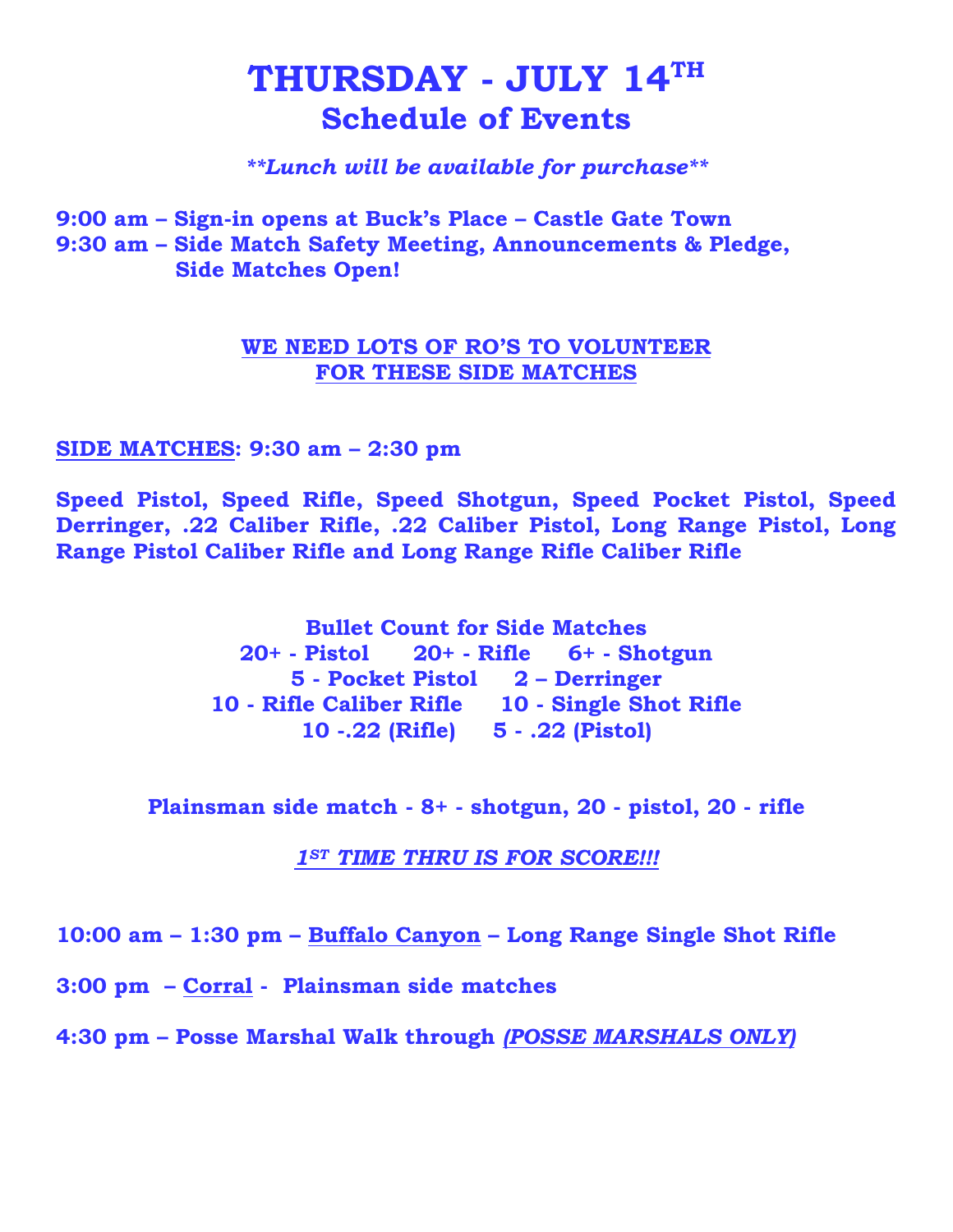# $\mathbf{F}\mathbf{R}\mathbf{ID}\mathbf{AY}$  -  $\mathbf{J}\mathbf{UL}\mathbf{Y}$   $\mathbf{15}^\mathrm{TH}$ **Schedule of Events**

# **DON'T FORGET WE OBSERVE "RED SHIRT FRIDAY" IN HONOR OF OUR ARMED FORCES**

*\*\*Breakfast (on the go) and lunch will be available for purchase\*\**

**8:30 am – Sign in at Buck's Place – Castle Gate Town**

**9:00 am – Mandatory Shooters Meeting, Announcements, Pledge & Start Main Match** 

**Bullet Count – Friday:**  *50 Pistol 50 Rifle 24+ Shotgun*

> **RANGE CLOSES AFTER LAST BULLET OF 5TH STAGE OF THE DAY!**

**3:00ish – (approximately a half an hour after the last posse finishes) SIDE MATCH AWARDS, DOOR PRIZES & SOCIAL HOUR AT BUCK'S PLACE – CASTLE GATE TOWN.**

**MUST BE PRESENT TO WIN!!!**

**OVER 21? YES, YOU MAY BRING ALCOHOLIC BEVERAGES.**

**NO GUNS ALLOWED!!!**